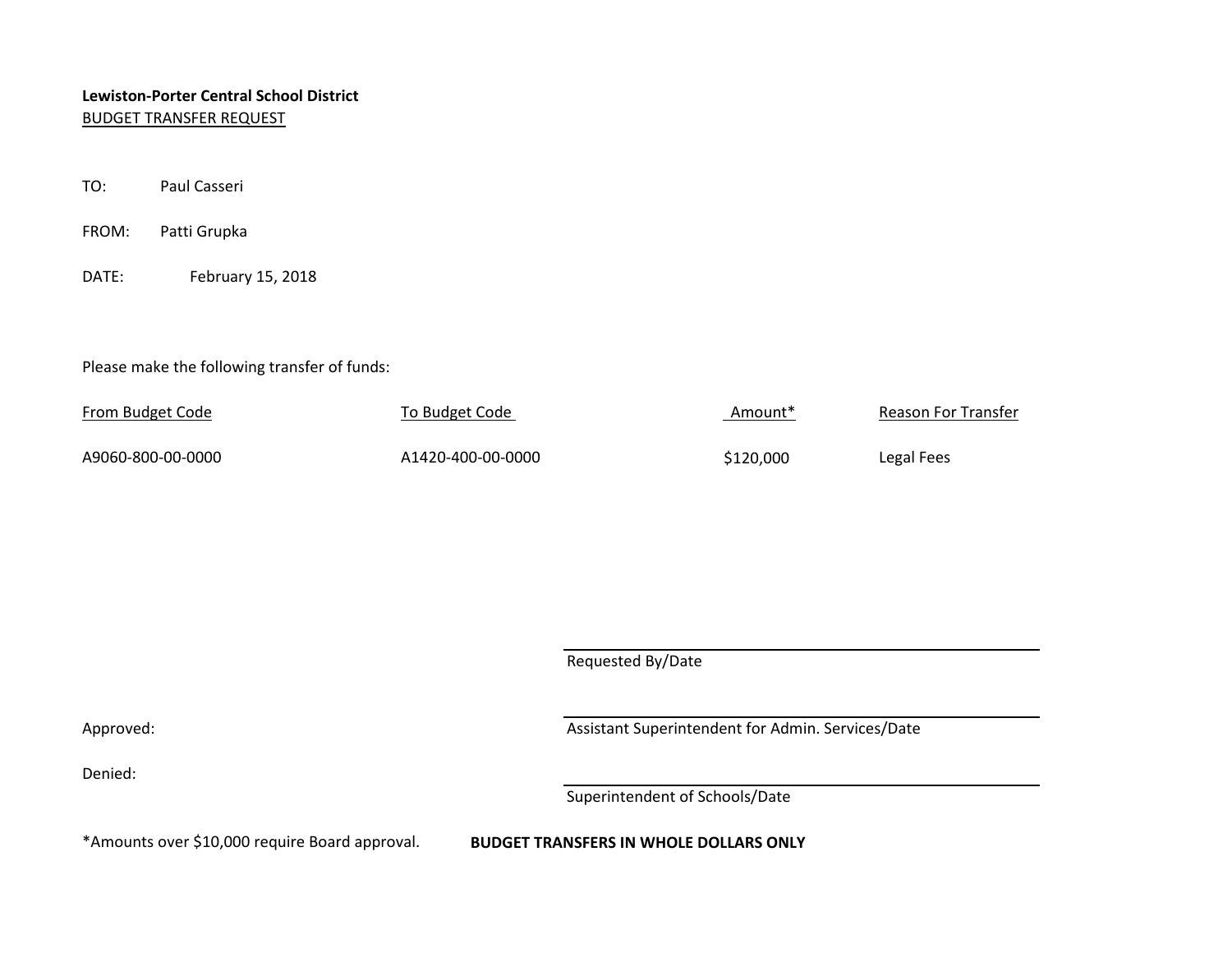# **Lewiston-Porter Central School District** BUDGET TRANSFER REQUEST

- TO: Paul Casseri
- FROM: Patti Grupka
- DATE: January 31, 2018

### Please make the following transfer of funds:

| From Budget Code                                                                                | To Budget Code                         |                                                   | Amount*             | <b>Reason For Transfer</b>                       |  |  |
|-------------------------------------------------------------------------------------------------|----------------------------------------|---------------------------------------------------|---------------------|--------------------------------------------------|--|--|
| A2020-400-00-0000<br>A1380-400-00-0000                                                          | A1420-400-00-0000<br>A1420-400-00-0000 |                                                   | \$5,000<br>\$20,000 | Legal Fees<br>Legal Fees                         |  |  |
| A1620-160-00-0000                                                                               | A1620-160-00-3000                      |                                                   | \$20,000            | transfer from salary to<br>overtime for unfilled |  |  |
| A2110-120-00-000                                                                                | A2110-130-00-0000                      |                                                   | \$70,000            | Salaries budgeted to<br>Different teaching code  |  |  |
|                                                                                                 |                                        | Requested By/Date                                 |                     |                                                  |  |  |
| Approved:                                                                                       |                                        | Assistant Superintendent for Admin. Services/Date |                     |                                                  |  |  |
| Denied:                                                                                         |                                        |                                                   |                     |                                                  |  |  |
|                                                                                                 |                                        | Superintendent of Schools/Date                    |                     |                                                  |  |  |
| *Amounts over \$10,000 require Board approval.<br><b>BUDGET TRANSFERS IN WHOLE DOLLARS ONLY</b> |                                        |                                                   |                     |                                                  |  |  |